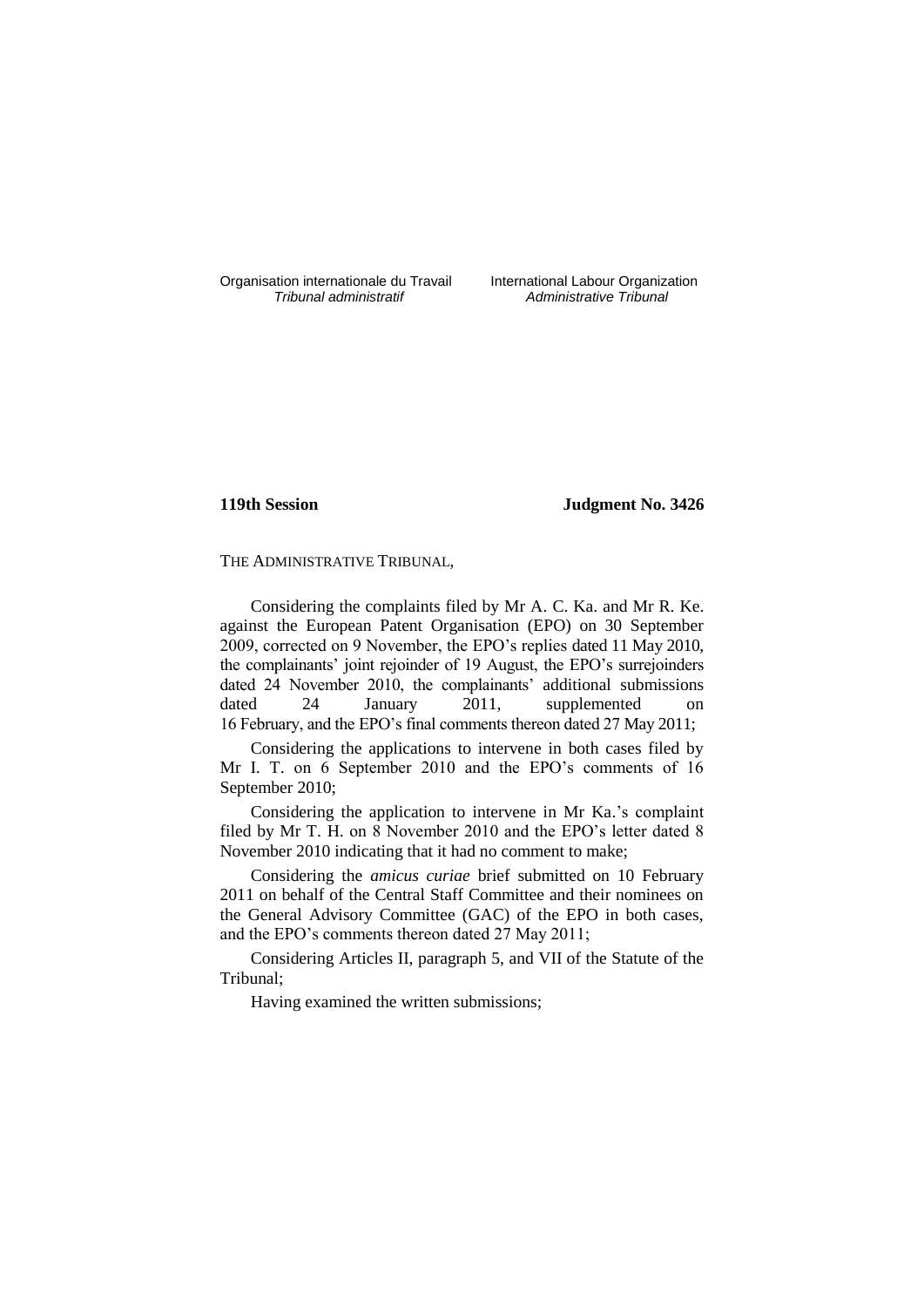Considering that the facts of the case and the pleadings may be summed up as follows:

A. Mr Ka. joined the European Patent Office, the secretariat of the EPO, in July 1990 and is still working for the EPO, whereas Mr Ke. is a former employee of the EPO who retired in August 1998.

On 29 June 2007 the Administrative Council adopted decision CA/D 25/07 which deleted, with effect from 1 January 2009, Implementing Rule 42/6 to the Pension Scheme Regulations and thus put an end to the Member States' obligation to reimburse the tax adjustment paid to EPO pensioners. Also on 29 June 2007 the Administrative Council adopted decision CA/D 18/07, according to which Article 42 of the Pension Scheme Regulations and its Implementing Rules would not apply to employees joining the EPO on or after 1 January 2009. The decision did not affect the rights of pensioners or employees who served within the EPO before 1 January 2009.

By a letter of 6 September 2007 each complainant wrote to the Chairman of the Administrative Council contesting its decision "to delete the reimbursement to the Office by the Member States of the tax adjustment paid". On the same date, the complainants initiated internal appeal proceedings with the President of the Office, indicating that they had been informed that the Administrative Council had adopted documents CA/105/07 and CA/76/07 proposed by the Office. They stated that, in their view, deleting the "reimbursement to the Office by the Member States of the tax adjustment paid [was] unjust, unfair and unlawful", and requested that she submit to the Administrative Council a document proposing "restoration of *the status quo ante*". On 5 November each complainant was informed that the Council had decided to forward to the President the appeals by which they sought to have the Administrative Council's decision abolishing Implementing Rule 42/6 quashed. The two appeals filed by each complainant were joined. By a letter of 8 November the complainants were informed that the Internal Appeals Committee (IAC) had received a copy of the appeal and that it would be dealt with it as soon as possible.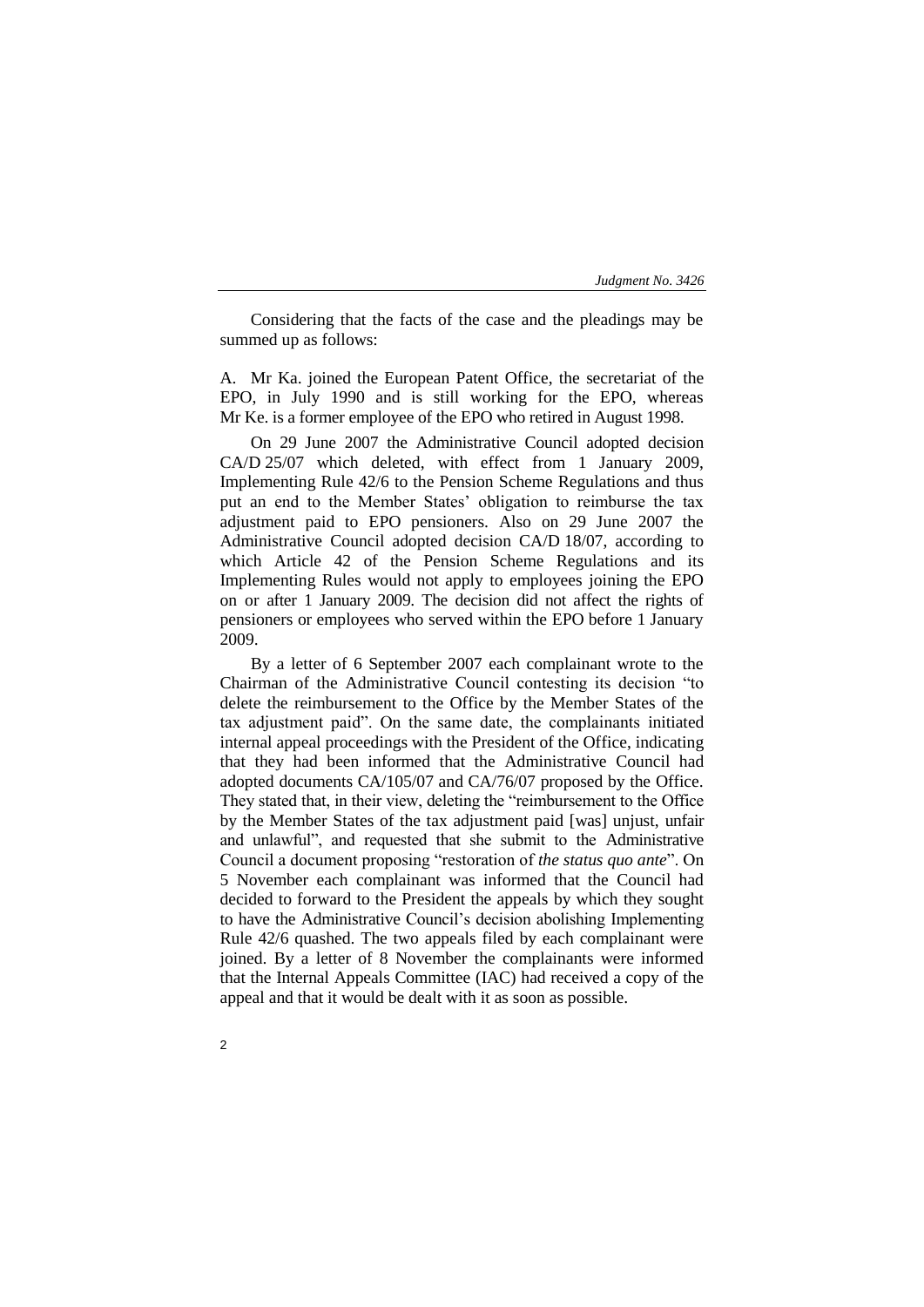Having not yet received the position paper of the EPO with respect to their internal appeal, each complainant filed a complaint with the Tribunal on 6 September 2007.

B. The complainants indicate that they filed an internal appeal in September 2007 and, by the time they filed their complaints with the Tribunal in September 2009, they had not received any information about it, despite having acted with due diligence to obtain information on its status.

They allege a procedural flaw in the internal appeal proceedings insofar as the appeal that they had filed with the Administrative Council was forwarded to the IAC and not to the Appeals Committee of the Administrative Council as foreseen under Article 108(1) of the Service Regulations for Permanent Employees of the Office. However, they ask the Tribunal not to send back the matter to the Appeals Committee of the Administrative Council to avoid further delay, but instead to rule on the merits of the case. They also allege undue delay in the internal appeal proceedings warranting the award of additional moral damages.

On the merits, they contest, among other things, the validity of decisions CA/D 25/07 and CA/D 18/07 on the grounds that these decisions are illegal and that they breach their acquired rights with respect to tax adjustment. Indeed, the cost of reimbursing the tax adjustment is no longer borne by the Member States but by the EPO itself. They also allege violation of the Noblemaire principle insofar as the contested decisions introduce double taxation of part of the pension benefits. They argue that the EPO will no longer be able to attract candidates from all Member States by offering them employment with the same level of net pension. Indeed, pursuant to the contested decisions, pensions will be taxed at different levels depending on the date on which an employee was recruited.

The complainants ask the Tribunal to annul decisions CA/D 25/07 and CA/D 18/07. They add that if the Tribunal "limits itself to only one decision", the quashing of decision CA/D 25/07 should take precedence.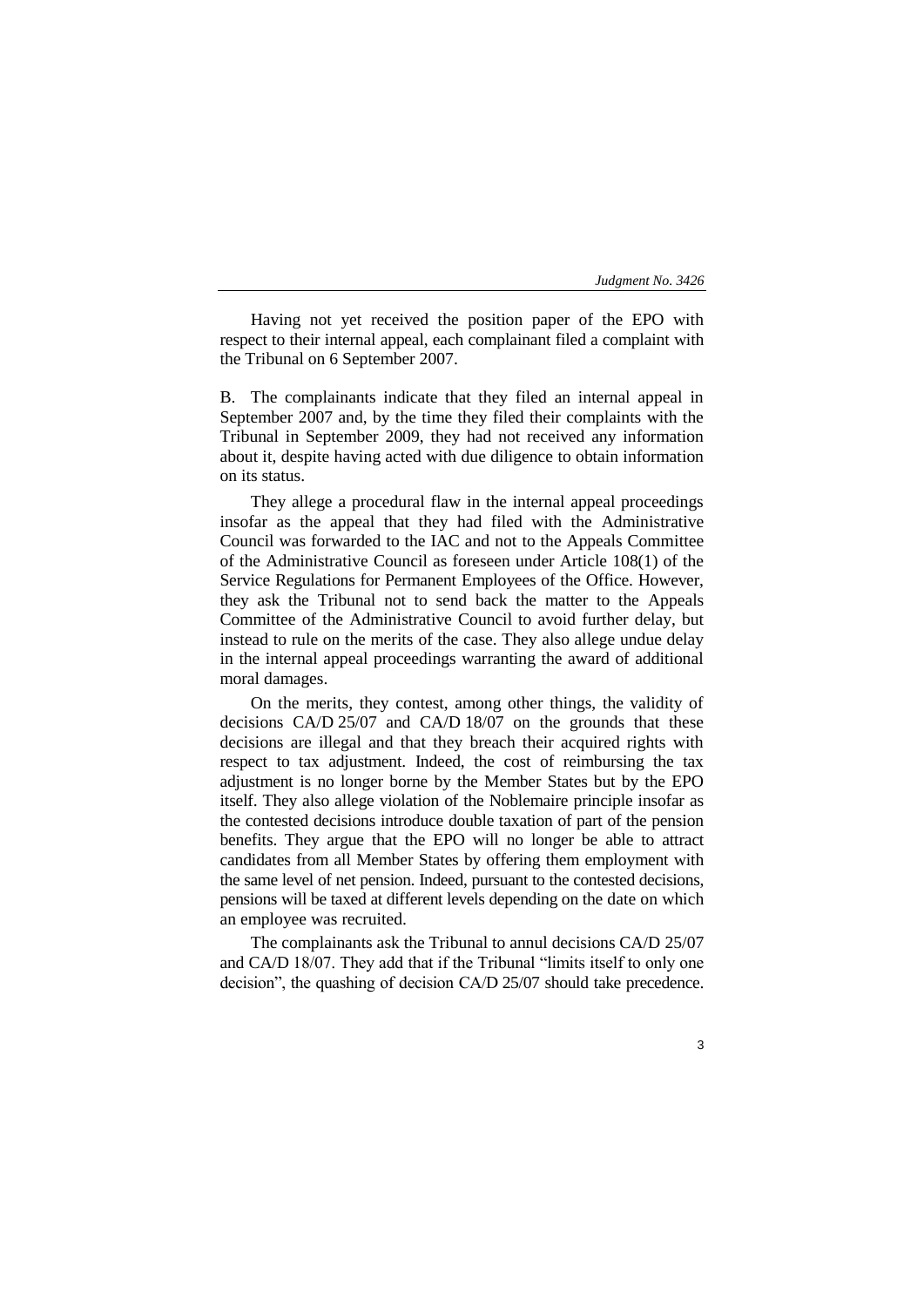Each of them claims 9,000 euros in moral damages and 2,000 euros in costs.

C. In its replies the EPO indicates that, insofar as the complainants contest decision CA/D 25/07, it will refrain from challenging the receivability of their complaints for failure to exhaust internal means of redress because the internal appeal proceedings have been pending for quite some time and the Tribunal's case law on that issue is clear. It nevertheless submits that the complainants have no cause of action because the contested decision has no effect on their individual legal situation. Decision CA/D 25/07 concerns the financing of the tax adjustment and its purpose is merely to transfer a financial burden from the Member States to the EPO. It further contends that the complaints are irreceivable insofar as the complainants challenge decision CA/D 18/07, because in the internal appeal they contested only decision CA/D 25/07; they have consequently failed to exhaust the internal means of redress in that respect.

On the merits, the EPO submits that the complaints are unfounded. It denies any breach of acquired rights, stressing that decision CA/D 18/07 expressly provides that it applies only to employees who join the EPO after 1 January 2009; consequently, the decision does recognise the acquired rights of serving employees and pensioners to the tax adjustment. The EPO argues that Implementing Rule 42/6, which was modified by decision CA/D 25/07, cannot be seen to have constituted a guarantee of payment of the tax adjustment to pensioners; it was merely a financial mechanism. It adds that, according to the Tribunal's case law, a staff member has no right or expectation that the rules or policy applicable at the time of signing his or her contract will remain unchanged.

The EPO denies any violation of the Noblemaire principle. It stresses that there is no evidence that decision CA/D 25/07 will worsen the conditions of employment and thus render it difficult to recruit internationally the best qualified persons.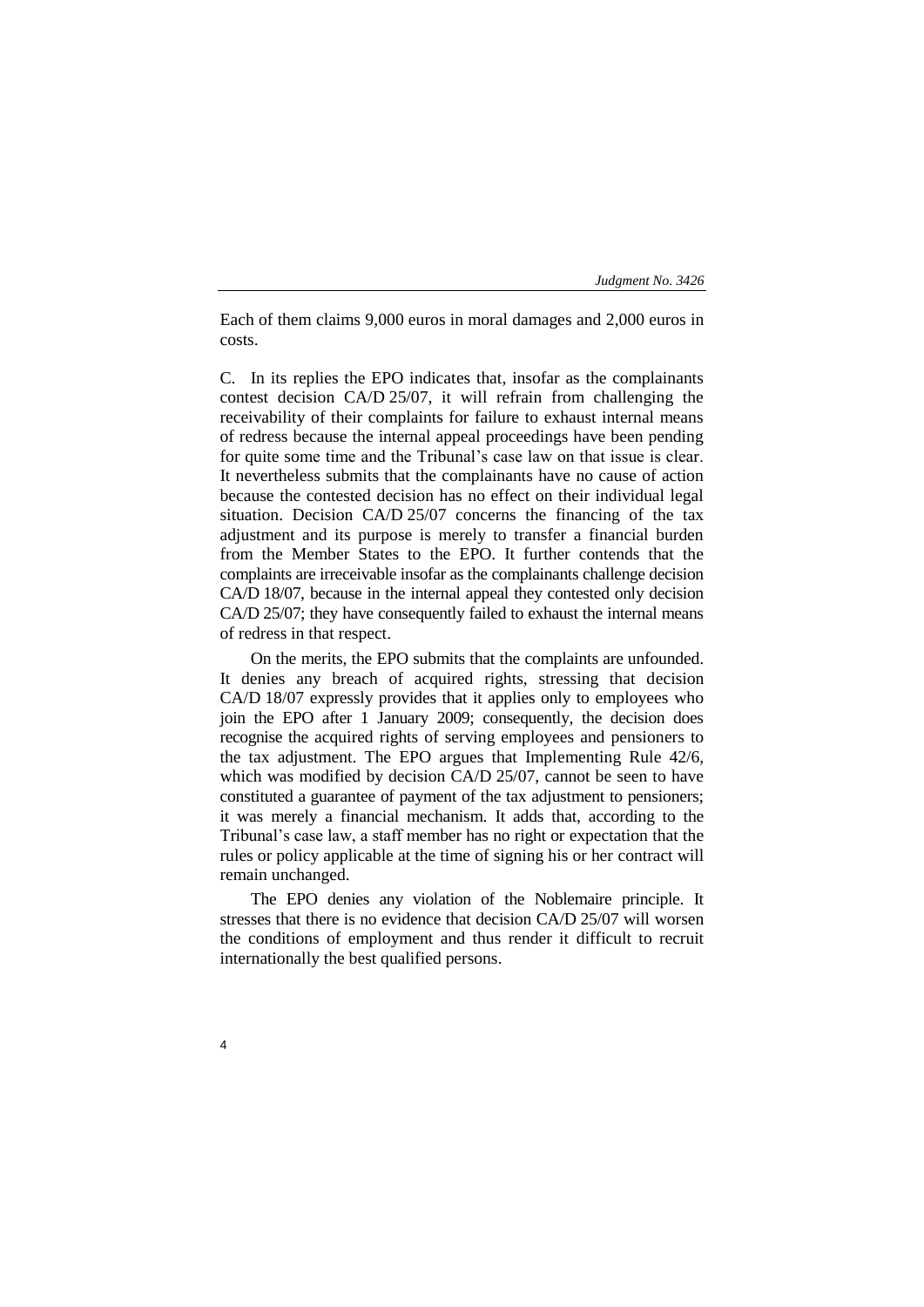D. In their joint rejoinder the complainants assert that they have a cause of action because, pursuant to the contested decisions, they no longer have a direct right of recourse against the Member States with respect to part of their pension rights.

In their view, the abolition of the reimbursement of tax adjustment by Member States makes their present and future salary or pension less secure. The complainants submit that the EPO will have to bear the extra burden that was previously borne by the Members States with respect to the tax adjustment, which might jeopardise the payment of the tax adjustment Mr Ke. receives as a pensioner or adversely affect Mr Ka.'s working environment in the EPO. Mr Ka. submits that the withdrawal of Article 42 of the Pension Scheme Regulations gives the EPO an incentive to replace staff recruited prior to 1 January 2009 by new employees; his position is therefore prejudiced.

The complainants ask the Tribunal to award them 25,000 Swiss francs in costs in addition to the 2,000 euros they claimed in their complaints, explaining that they hired a lawyer to represent them at the rejoinder stage, and therefore incurred additional expenditure.

E. In its surrejoinders the EPO maintains that the complainants' acquired rights were not breached. It stresses that the EPO is the sole "debtor" of all obligations owed to its employees. Implementing Rule 42/6 of the Pension Scheme Regulations, which provided for the reimbursement by Member States of the tax adjustment, never created a direct relationship between pensioners and Member States. In any event, the EPO takes the necessary measures to ensure that it meets its obligations towards its employees and pensioners.

In its view, there is no evidence that the post-employment benefits the EPO offers to its staff are not sufficient to attract the best candidates from its Member States even if they are subject to taxation.

It contends that the lawyer the complainants hired at the rejoinder stage was paid by the Staff Union and that they consequently did not incur costs.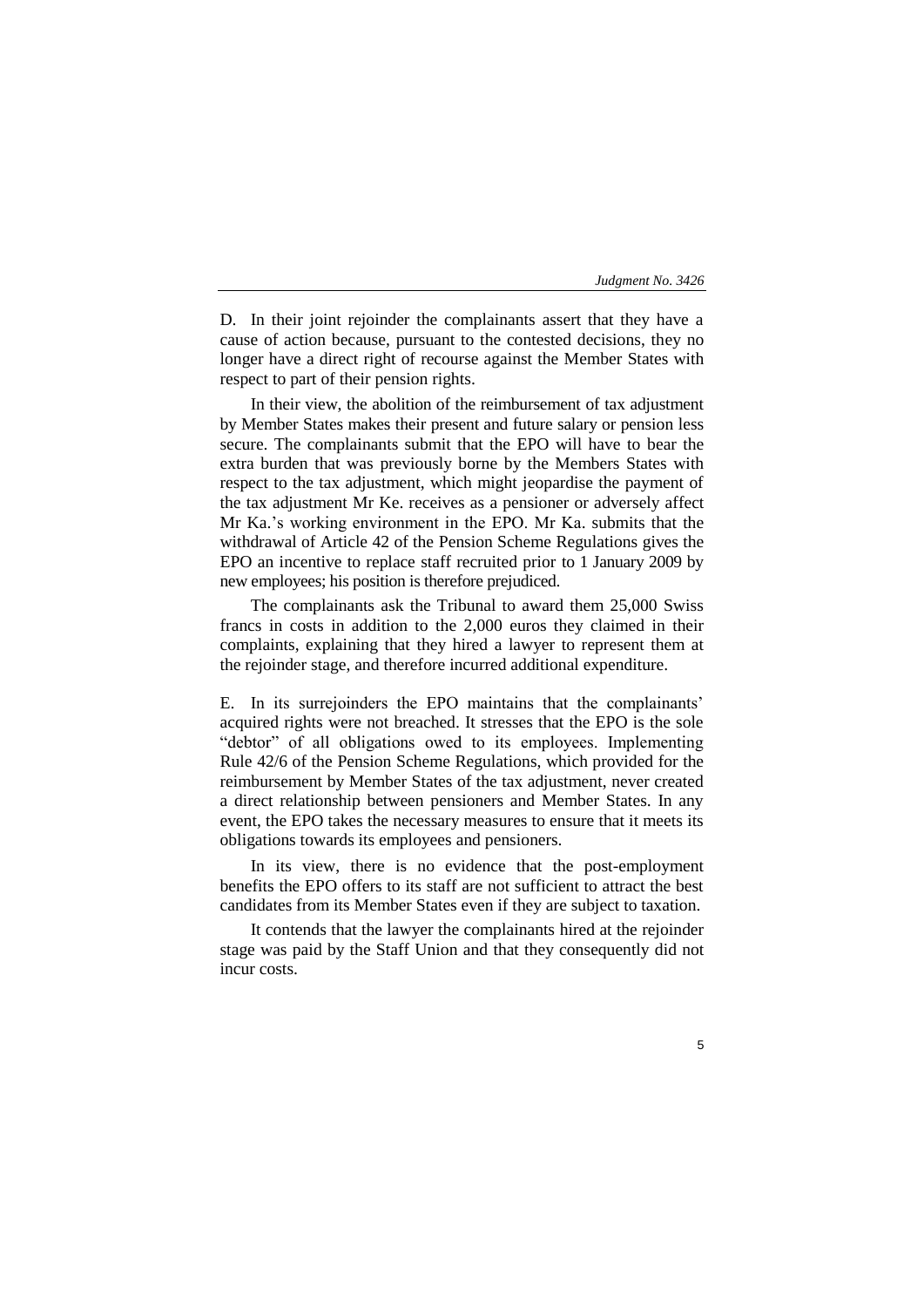F. In their additional submissions the complainants note that, according to the EPO's surrejoinders, some 300 employees have challenged internally the same decisions as the complainants. They criticise the EPO for not having informed them of that fact earlier and consider that the EPO should suspend the 300 internal appeals pending a final decision of the Tribunal on their cases. They otherwise reiterate their arguments on the merits.

G. In the *amicus curiae* brief submitted on behalf of the Central Staff Committee and their nominees on the GAC, the legal representative indicates that the employees he is representing have filed internal appeals also challenging decisions CA/D 25/07 and CA/D 18/07. Amongst other things, he contends that decision CA/D 25/07 is procedurally flawed because the GAC was not consulted as required under Article 38(3) of the Service Regulations. With respect to decision CA/D 18/07 he submits that the GAC was consulted but not in the form of a face-to-face meeting. Video conference was used instead, despite the fact that it is not foreseen by the GAC's rules. He points to other flaws concluding that the GAC consultation did not meet the requirements for proper consultation.

H. In its final comments the EPO replies to both the complainants' additional submissions and the amicus curiae brief.

On the issues raised in the additional submissions, it indicates that it is not appropriate to suspend the internal appeal procedure initiated by other appellants. It adds that the legal service informs the IAC of pending appeals when they relate to each other and that it also informed the IAC that the complainants had a pending case before the Tribunal.

On the issues raised in the amicus curiae brief, it submits that the opinion of the GAC was not required concerning decision CA/D 25/07 because the issue at stake was not one that affected employees, it merely concerned the financial obligations of the Member States towards the EPO. Concerning decision CA/D 18/07, it indicates that the absence of specific provisions on the use of video conferences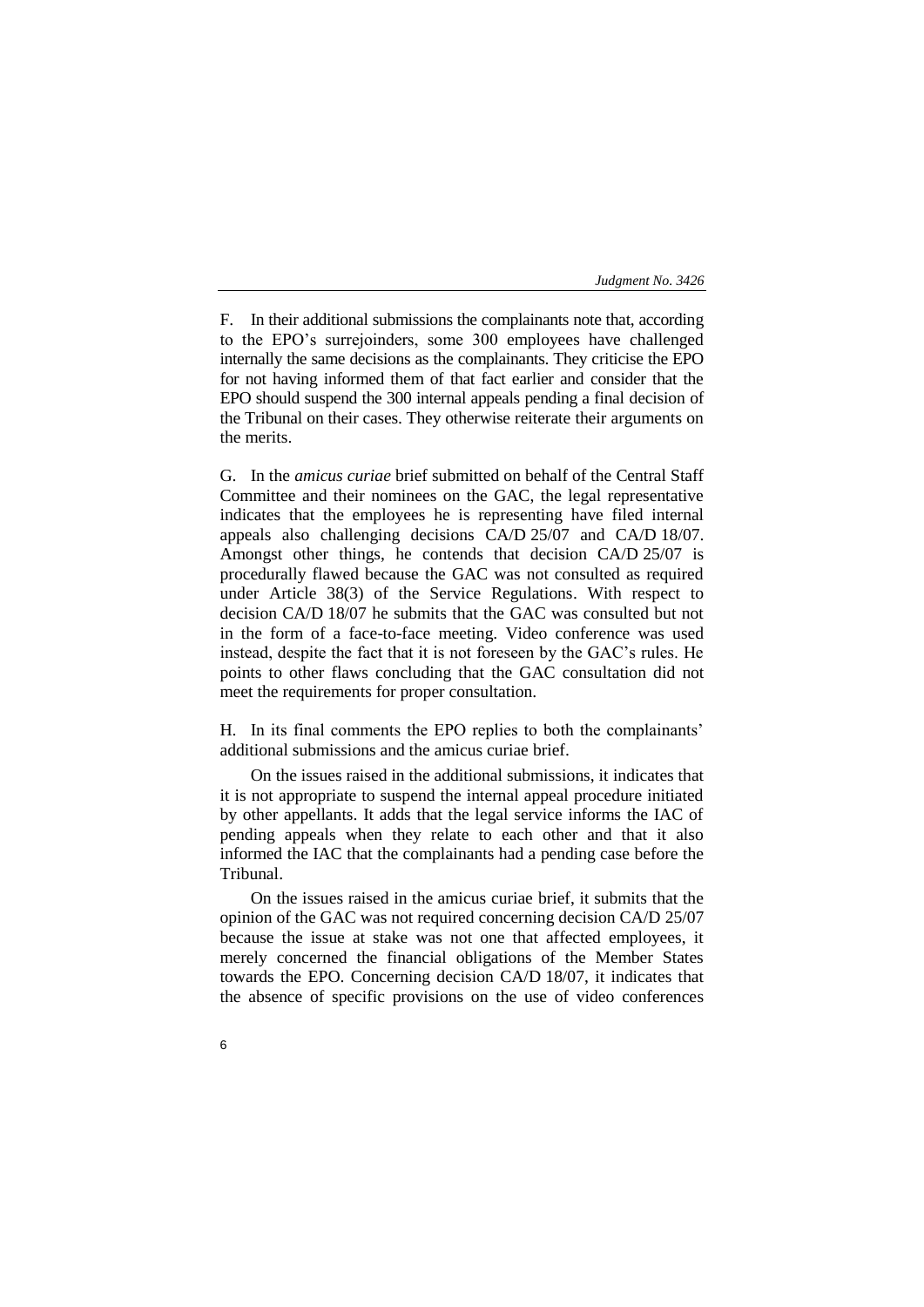does not mean that such means of communication cannot be used. Concerning the other alleged flaws it asserts that the members of the GAC had sufficient time to examine the document communicated to them.

# CONSIDERATIONS

1. These reasons arise from two complaints filed against two 29 June 2007 Administrative Council decisions: CA/D 25/07 and CA/D 18/07. In decision CA/D 25/07, the Administrative Council deleted Implementing Rule 42/6 to the Pension Scheme Regulations with effect from 1 January 2009. This had the effect of transferring the obligation to fund the tax adjustment paid to EPO pensioners from the Member States to the EPO. In decision CA/D 18/07, the Administrative Council eliminated the tax adjustment provided under Article 42 of the Pension Scheme Regulations for employees taking up their duties with the EPO after 1 January 2009. The decision also specified that the rights of persons receiving EPO pensions or in the EPO's service before 1 January 2009 were not affected by the decision.

2. Mr Ka. is a serving staff member recruited before 1 January 2009. According to his complaint form, he asks the Tribunal to set aside decision CA/D 25/07 "and additionally related decision CA/D 18/07". He also asks that "[s]ince CA/D 18/07 and CA/D 25/07 must be seen together (draft decision CA/105/07 explicitly refers to draft decision CA/76/07), it is requested to quash both decisions, whereby in case the Tribunal limits itself to only one decision, quashing of CA/D 25/07 takes precedence".

3. In a separate complaint filed on the same day, Mr Ke. claims the same relief. He is a former EPO staff member and pension recipient since 1998.

4. The EPO applies and the complainants consent to the joinder of their complaints. As the two complaints rest on the same material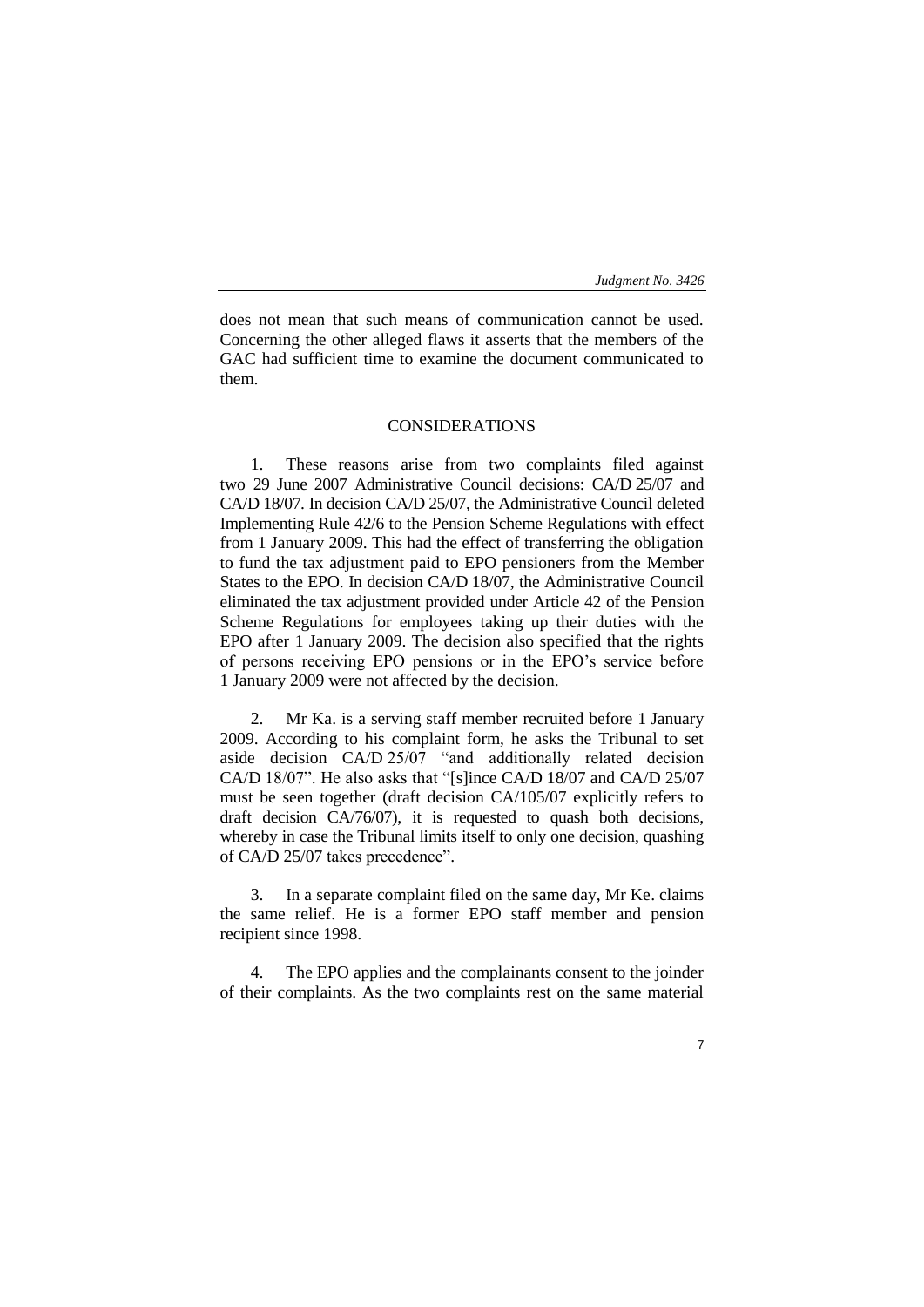facts and raise the same issues of fact and law, they may be dealt with in one judgment, and are joined (see Judgment 1541, under 3).

The EPO states that it will not challenge "the receivability of the complaint[s] due to the length of the internal appeals procedure and bearing in mind the Tribunal's case law on such issue". As explained below, this position only relates to decision CA/D 25/07. The complainants take this to mean that "it is accepted by all parties that the Tribunal has jurisdiction". As an aside, even if there is agreement, the Tribunal must still determine whether it is competent to hear the complaint under Article II of the Statute. As the competence of the Tribunal is statutory, it cannot be conferred by agreement of the parties or on consent.

6. Returning to the EPO's statement, it is noted that it is simply a concession limited to decision CA/D 25/07. It is an acknowledgment that given the passage of time in the internal appeals process without a decision having been taken and having regard to the case law, the complaint is receivable pursuant to Article VII, paragraph 3, of the Statute. That the concession is limited to decision CA/D 25/07 is reflected in the EPO's challenge to the receivability of the complaint against decision CA/D 18/07 on the ground that the internal means of redress have not been exhausted.

7. The EPO also asserts that the complainants' respective internal appeals only challenged decision CA/D 25/07. The complainants dispute this assertion and maintain that their internal appeals challenged both of the contested decisions. The complainants argue that the contemporaneous documentation clearly undermines the EPO's claim that the internal appeal was limited to only one of the two contested decisions. They add that the two decisions are "connected, part of a package, and must stand or fall together".

8. The complainants' argument is rejected. On 6 September 2007, both complainants lodged materially identical internal appeals with the Administrative Council. The two appeals relevantly state: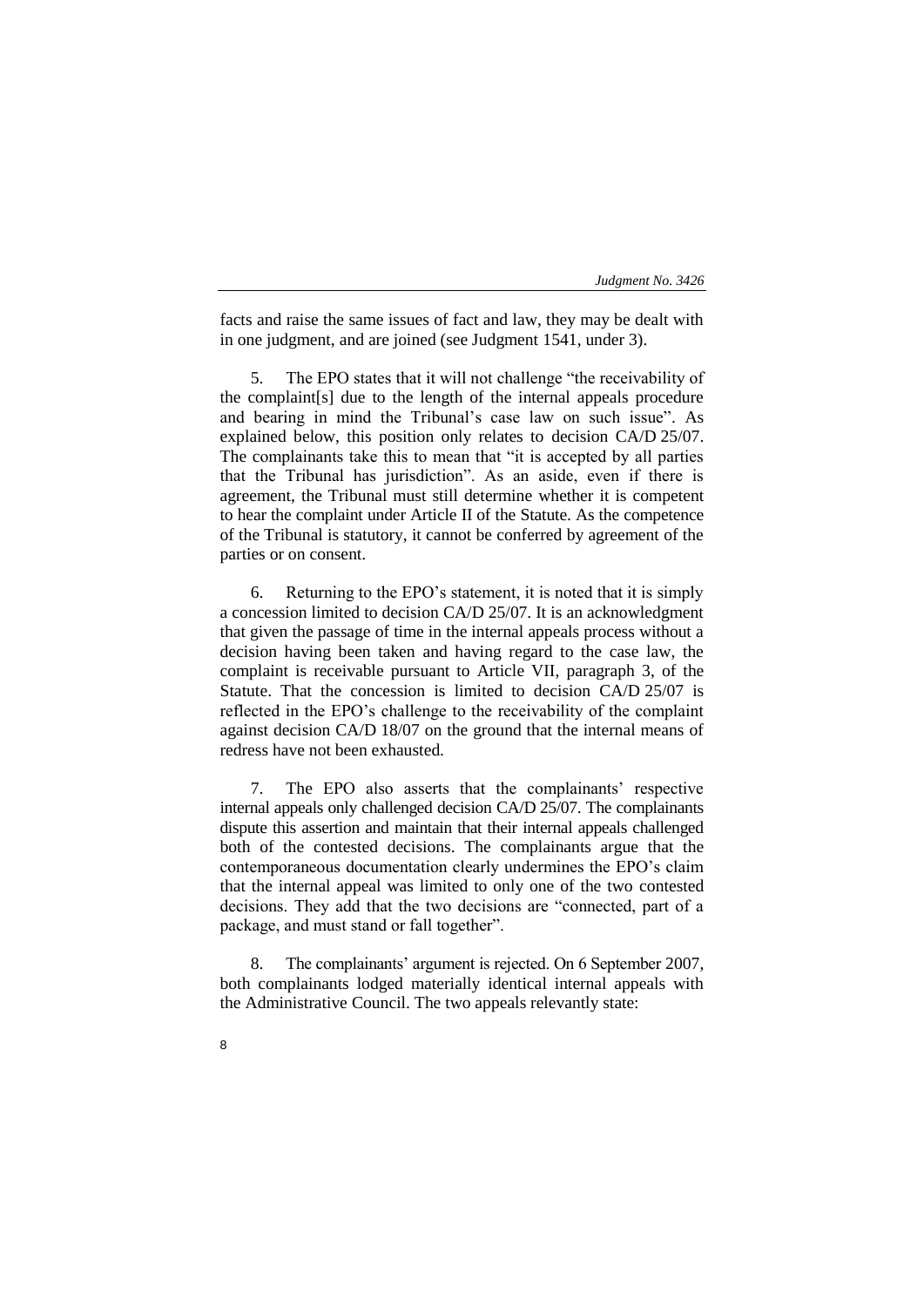"I appeal against the decision of the Administrative Council to delete the reimbursement to the Office by the Member States of the Tax Adjustment paid (abolishing the refund to EPO pensioners of half the national income tax they pay) for the reasons set forth below, without prejudice to a more detailed argumentation.

I claim:

1. Quashing of the decision […]."

9. It is not disputed that the "decision […] to delete the reimbursement to the Office by the Member States of the Tax Adjustment paid" is an appeal against decision CA/D 25/07. On the same date, both complainants also lodged materially identical internal appeals with the President. In their respective appeals, the complainants note that they were informed of the Administrative Council's adoption of documents CA/105/07 and CA/76/07 proposed by the Office and state:

"I consider deleting the reimbursement to the Office by the Member States of the Tax Adjustment paid […] as unjust, unfair and unlawful for the reasons set forth below, without prejudice to a more detailed argumentation. Therefore, I request that you submit to the Administrative Council a CAdocument proposing restoration of the status quo ante. In case this request cannot be followed, please consider this letter as an Internal Appeal […]."

10. Contrary to the complainants' assertion, there is nothing in their respective internal appeals that could reasonably be construed as being an appeal against decision CA/D 18/07. Further, the contemporaneous correspondence does not assist the complainants. On 5 November 2007, the Administration informed each complainant that since their respective appeals lodged with the President and the Administrative Council pertained to the same subject matter, namely, the abolition of Implementing Rule 42/6 to the Pension Scheme Regulations, they had been joined. In an 8 November 2007 letter from the Chairman of the IAC to each complainant, the reference is to "[y]our Internal Appeal No. 141/07 – deletion of the reimbursement of the tax adjustment". It would be expected that if there was misunderstanding regarding the decision(s) at issue, the complainants would have taken steps to rectify the problem as soon as it became known in November 2007.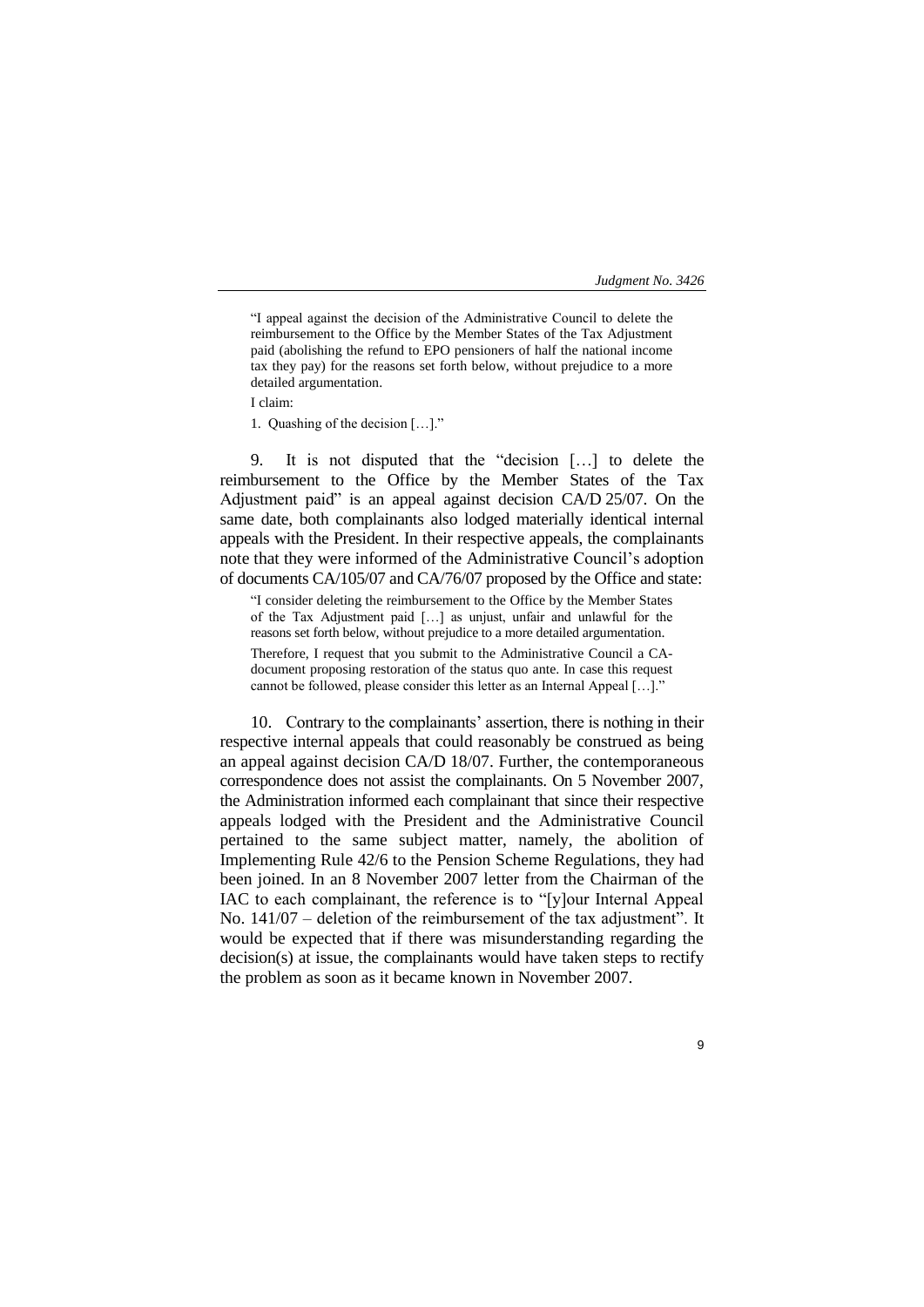11. Mr Ka.'s reliance on his 1 December 2008 letter to the Chairman of the IAC regarding the inordinate delay in the processing of his appeal is also misplaced. In the letter, he notes that the "President has not submitted a CA document proposing restoration of the *status quo ante* of the Tax Adjustment, which is equivalent to upholding decisions CA/D 25/07 and CA/D 18/07 which are directly based on the corresponding draft decisions of the President of the Office, i.e. proposals CA/105/07 and CA/76/07, which are requested to be quashed *ex tunc*". Given that up to this point in time there is no indication in the materials of an internal appeal against decision CA/D 18/07, this letter cannot be taken as making "it absolutely clear [as to] what is being challenged" as the complainant alleges.

12. As the complainants have not exhausted the internal means of redress as required by Article VII of the Tribunal's Statute, their complaints against decision CA/D 18/07 are irreceivable.

13. Turning to decision CA/D 25/07, the EPO submits that the complaints in relation to this decision are irreceivable as the complainants have not shown a cause of action. The EPO points out that the sole purpose of the decision is to transfer the financial burden of the payment of the tax adjustment to pensioners from the Member States to the EPO. As such, it has no bearing on the relationship between the complainants and the EPO and does not directly or indirectly affect the complainants' respective legal positions.

14. The complainants claim that an assertion of no cause of action is not a matter of receivability. They argue that under Article VII of the Statute, questions of receivability are limited to whether the internal means of redress have been exhausted, the impugned decision is a final decision and the complaint was filed within the statutory time limit.

15. They submit that they have dual interests in challenging the decisions: first, the decisions violate their private rights; and second, the decisions breach fundamental principles of international administrative law. They claim that they no longer have a direct right of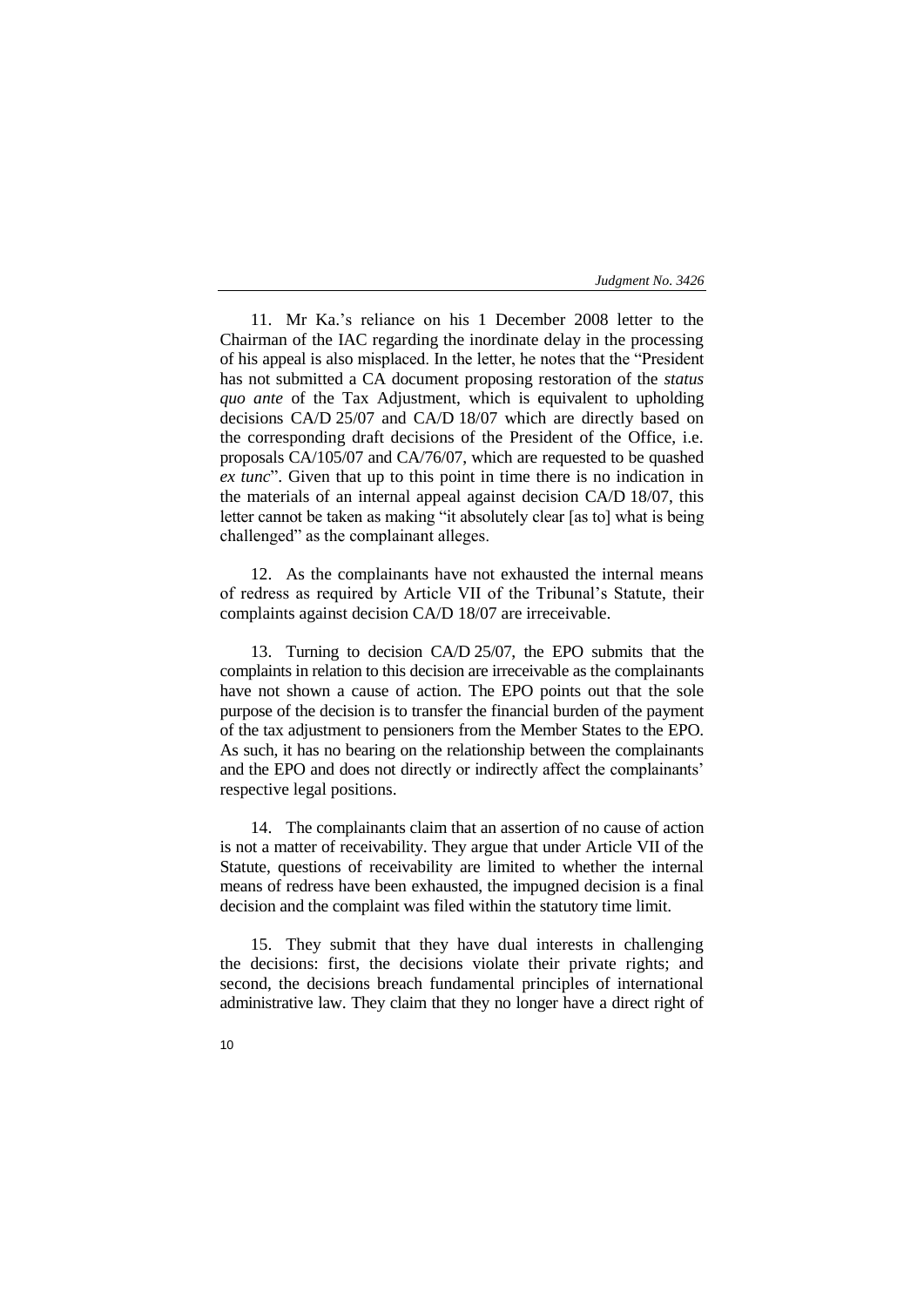recourse against Member States in relation to the payment of the tax adjustment. As well, the payment of their pensions may be less secure given the additional financial burden on the EPO due to the abolition of the Member States' reimbursement of the tax adjustment. Mr Ka. also claims that his employment position is prejudiced by the fact that there is now a financial benefit for the EPO to dismiss him and replace him with a new employee in respect of whom the EPO is not obliged to pay the tax adjustment.

16. The complainants' position that cause of action is not a question of receivability is rejected. As the Tribunal stated in Judgment 1756, under 5, "[t]o be receivable a complaint must disclose a cause of action". There are two aspects to receivability – the procedural aspect found in Article VII of the Statute and the substantive aspect found in Article II. That is, whether the Tribunal is competent to hear the case *ratione personae* and *ratione materiae.* Framed another way, Article II requires that a complaint must reveal a cause of action and that the impugned decision is one which is subject to challenge. Under Article II, two thresholds must be met for there to be a cause of action. First, the complainant must be an official of the defendant organization or other person described in Article II, paragraph 6. Second, Article II, paragraph 5, requires that a complaint "must relate to [a] decision involving the terms of a staff member's appointment or the provisions of the Staff Regulations" (Judgment 3136, under 11).

17. In the present case, the complainants have not shown that decision CA/D 25/07 has caused them or is liable to cause them any injury. The effect of the decision was budgetary only. The shift of the financial responsibility for the tax adjustment did not in any way adversely affect either of the complainants and will not have any adverse effect in the future. The alleged negative impact due to loss of the right of recourse to the relevant Member State is without merit. The contractual responsibility for the payment of the tax adjustment has always rested with the EPO and not with the Member States. The complainants did not have a right of recourse to the Member States at any time. The allegation that the payment of their pensions may be